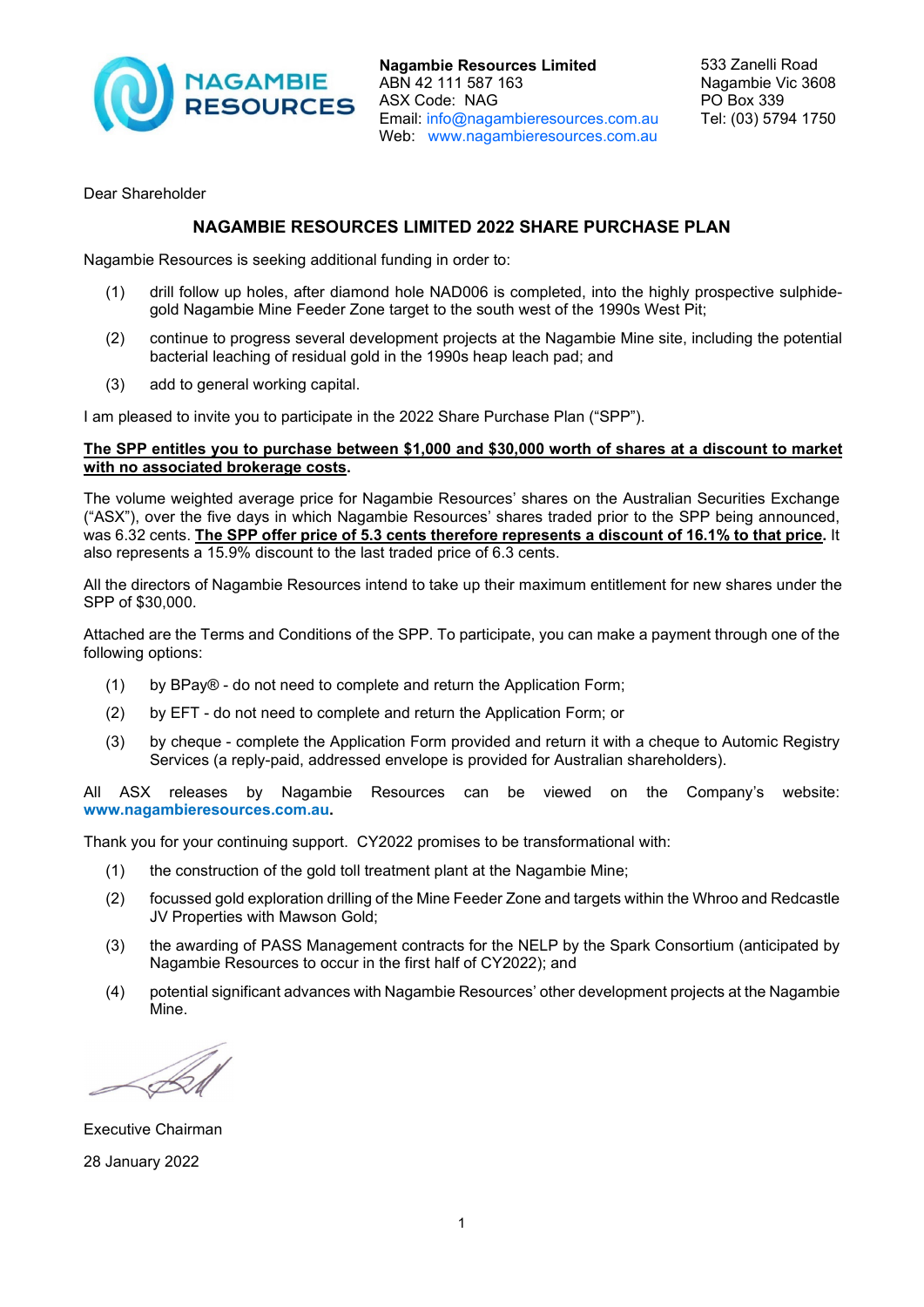# **TERMS AND CONDITIONS FOR THE NAGAMBIE RESOURCES LIMITED 2022 SHARE PURCHASE PLAN ("SPP")**

## **1. The SPP**

The SPP enables Eligible Shareholders (see paragraph 2) to purchase between \$1,000 and \$30,000 of fully paid ordinary shares ("Shares") in Nagambie Resources Limited ("Nagambie Resources") without being required to pay brokerage fees or incurring additional transaction costs.

## **2. Eligible Shareholders**

You are eligible to participate in the SPP if you were the registered holder of one or more Shares at 7.00 pm (Melbourne time) on 24 January 2022 with an address, as recorded in Nagambie Resources' Share Register, in Australia or New Zealand, unless you hold the Shares on behalf of another person who resides outside Australia or New Zealand ("Eligible Shareholder"). Shareholders with an address outside Australia and New Zealand are not eligible to participate in the SPP.

## **3. Participation in the SPP**

Participation in the SPP is subject to these Terms and Conditions and is optional. However, the offer under the SPP is nonrenounceable and Shares will only be issued to the Eligible Shareholders to whom they are offered. This means that you cannot transfer your right to purchase Shares under the SPP to another person or entity.

## **4. Key Dates**

| • Record Date to determine entitlements                      | 7.00pm (Melbourne time) on Monday 24 January 2022      |
|--------------------------------------------------------------|--------------------------------------------------------|
| • ASX Announcement of SPP                                    | Tuesday 25 January 2022                                |
| • Despatch of documents to shareholders and SPP Opening Date | Friday 28 January 2022                                 |
| • Closing Date for application for Shares                    | 5.00pm (Melbourne time) on Thursday 24 February 2022 * |
| • ASX Announcement and SPP results                           | Monday 28 February 2022 *                              |
| • Allotment Date for SPP Shares                              | Wednesday 2 March 2022 *                               |
| • Quotation Commences                                        | Thursday 3 March 2022 *                                |

*\* These dates are indicative only and may be changed at the discretion of Nagambie Resources*

## **5. Issue Price of Shares**

**The issue price for each Share under the SPP is 5.3 cents.** This price was determined by Nagambie Resources following the close of trading on Monday 24 January 2022 (the trading day before the SPP was announced) by taking the volume weighted average price of Shares sold on the Australian Securities Exchange ("ASX") in the five days in which Shares traded immediately prior to the announcement of the SPP (being 6.32 cents) and applying a discount of 16.1% to that price.

## **6. Variation in market price of the Shares on the ASX**

The market price of the Shares on the ASX may rise and fall between the date of this SPP offer and the date when Nagambie Resources allots the Shares to you under the SPP. This means that the price you pay under the SPP offer may exceed the price at which Shares are trading on the ASX at the time the Shares are allotted to you under the SPP.

## **7. Number of Shares Eligible Shareholders can apply for under the SPP**

Eligible Shareholders can apply for Shares under the SPP in increments of \$1,000 up to \$30,000. Applications for Shares under the SPP must be for a minimum of \$1,000. On the basis of the issue price of Shares available under the SPP 18,867 Shares will cost \$1,000 and 566,037 Shares will cost \$30,000.Any fractional entitlement to Shares under the SPP will be rounded down.

This offer of new shares under the SPP is made in accordance with ASIC Corporations (Share and Interest Purchase Plans) Instrument 2019/547. The instrument grants relief from the requirement to prepare a prospectus for the offer of new shares under the SPP. In accordance with the ASX Listing Rules, the number of shares that may be issued by a company under a share purchase plan cannot exceed 30% of the number of fully paid ordinary shares already on issue. Nagambie Resources reserves the right to scale back applications for Shares under the SPP at its discretion, if required. Nagambie Resources may scale back the number of new shares that will be allotted under the SPP and the Eligible Shareholder may be allocated fewer new shares that the number for which he/she applied.

If there is a scale back, a proportionate refund will be paid by Nagambie Resources to Eligible Shareholders shortly after the Closing Date or the date upon which the Closing Date is extended. Interest will not be paid on any money refunded.

The directors of Nagambie Resources, as Eligible Shareholders, may participate in the SPP on the same terms and conditions as all other Eligible Shareholders in Nagambie Resources and their participation is not subject to shareholder approval.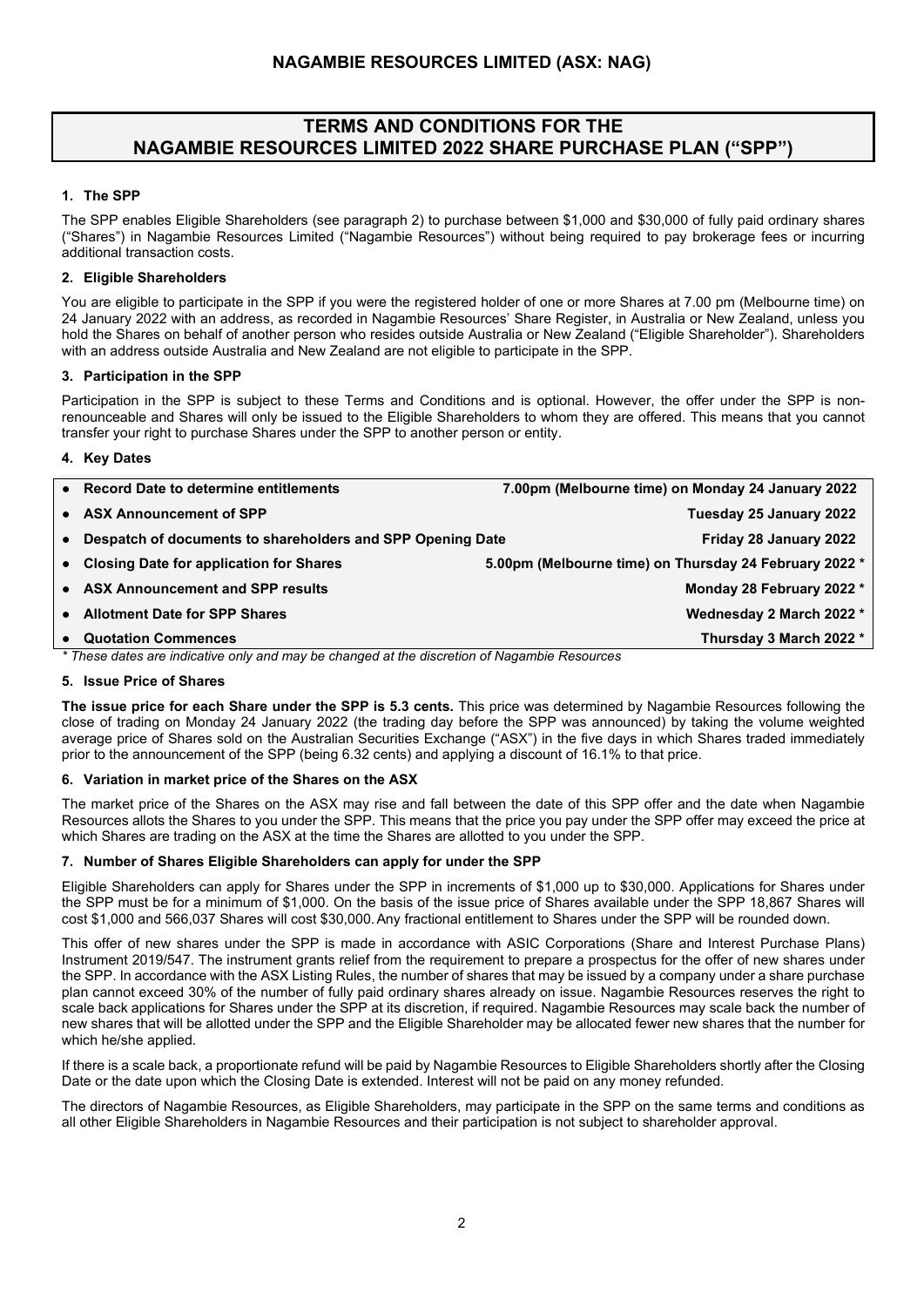# **NAGAMBIE RESOURCES LIMITED (ASX: NAG)**

If you are an Eligible Shareholder and have received more than one offer under the SPP (for example because you hold more than one shareholding under separate share accounts), you may not apply for Shares with an aggregate value exceeding \$30,000 under the SPP. Nagambie Resources reserves the right, exercisable at its sole discretion, to reject any application for Shares where it believes the requirement has not been met.

ASIC Corporations (Share and Interest Purchase Plans) Instrument 2019/547 also enables an issuer to offer securities under an SPP without a prospectus or product disclosure statement to each of the underlying beneficiaries whose securities are held on their behalf by a custodian, even if the name of the underlying holder is not expressly noted on the register of members. However, in order for the underlying beneficiaries to apply for securities under the SPP, the custodian applying for securities on behalf of its beneficiaries must issue a certificate providing certain details of such beneficiaries and confirming that the \$30,000 limit in 12 months will not be exceeded in respect of each individual beneficiary (although a beneficiary who is resident outside Australia or New Zealand is not eligible to participate in the SPP).

Custodians should contact Nagambie Resources' share registry, Automic Registry Services on 1300 288 664 to request a custodian certificate that contains details required to be provided by the custodians.

The completed custodian certificate must be emailed to custodialcertificates@automicgroup.com.au so that it is received by Nagambie Resources' share registry by the Closing Date.

## **8. Opening and Closing of the SPP Offer**

The SPP offer opens on Friday 28 January 2022 (Opening Date) and closes at 5.00 pm (Melbourne time) on **Thursday 24 February 2022 (Closing Date)** unless it is extended by Nagambie Resources. Nagambie Resources reserves the right to change at any time the Closing Date or the proposed Allotment Date by making an announcement to the ASX.

Nagambie Resources also reserves the right to terminate the SPP at any time prior to the issue of Shares under the SPP. If Nagambie Resources terminates the SPP, it will refund any money paid by Eligible Shareholders under the SPP. Interest will not be paid on any money refunded.

#### **9. How to Apply for Shares under the SPP**

If you wish to apply for Shares under the SPP, you must make payment for a whole number multiple of \$1,000, which is equal to or less than \$30,000 by the Closing Date through one of the following options:

- a) **You may make payment with BPay®.** To do this, you must follow instruction and use the Customer Reference Number shown on your personalised Application Form to identify your holding. You do not need to return your Application Form; or
- b) **You may make payment by EFT.** To do this, you must quote the unique reference shown on your personalised Application Form as your payment reference/ description when processing your EFT payment. You do not need to return your Application Form.
- c) **You may make payment by cheque.** To do this, you must complete the enclosed Application Form and forward it with payment by cheque in Australian dollars, made payment to "Nagambie Resources Limited", to Automic Registry Services at the address set out in the Application Form. A reply paid envelope is enclosed for the convenience of Australian shareholders.

Applications must be received by Automic Registry Services by the Closing Date (currently 5.00 pm (Melbourne time) on **Thursday 24 February 2022**).

#### **10. Nagambie Resources' discretions regarding applications**

Subject to compliance with any applicable ASIC or ASX requirements, Nagambie Resources has broad discretion to reject your application to purchase Shares under the SPP, including (without limitation) if:

- a) Your Application Form is incorrectly completed or incomplete or otherwise determined by Nagambie Resources to be invalid;
- b) Your cheque is dishonoured or has not been completed correctly;
- c) The cheque or BPay® or EFT payment is for an amount which is not a whole number multiple of A\$1,000 or is greater than A\$30,000;
- d) It appears that you are applying to buy more than \$30,000 (in aggregate) of Shares at the issue price;
- e) Your payment is received after the Closing Date. Whilst Nagambie Resources has the discretion to accept late payments, there is no assurance that it will do so. Any late payments or cheques, if not accepted, will be refunded or returned to you; or
- f) Nagambie Resources believes that you are not an Eligible Shareholder.

### **11. Allotment Date**

The Shares will be allotted under the SPP on the Allotment Date (currently Wednesday 2 March 2022) and application for quotation of your Shares on the ASX will be made at the same time. You should receive your allotment statement, or confirmation advice, shortly after the Allotment Date.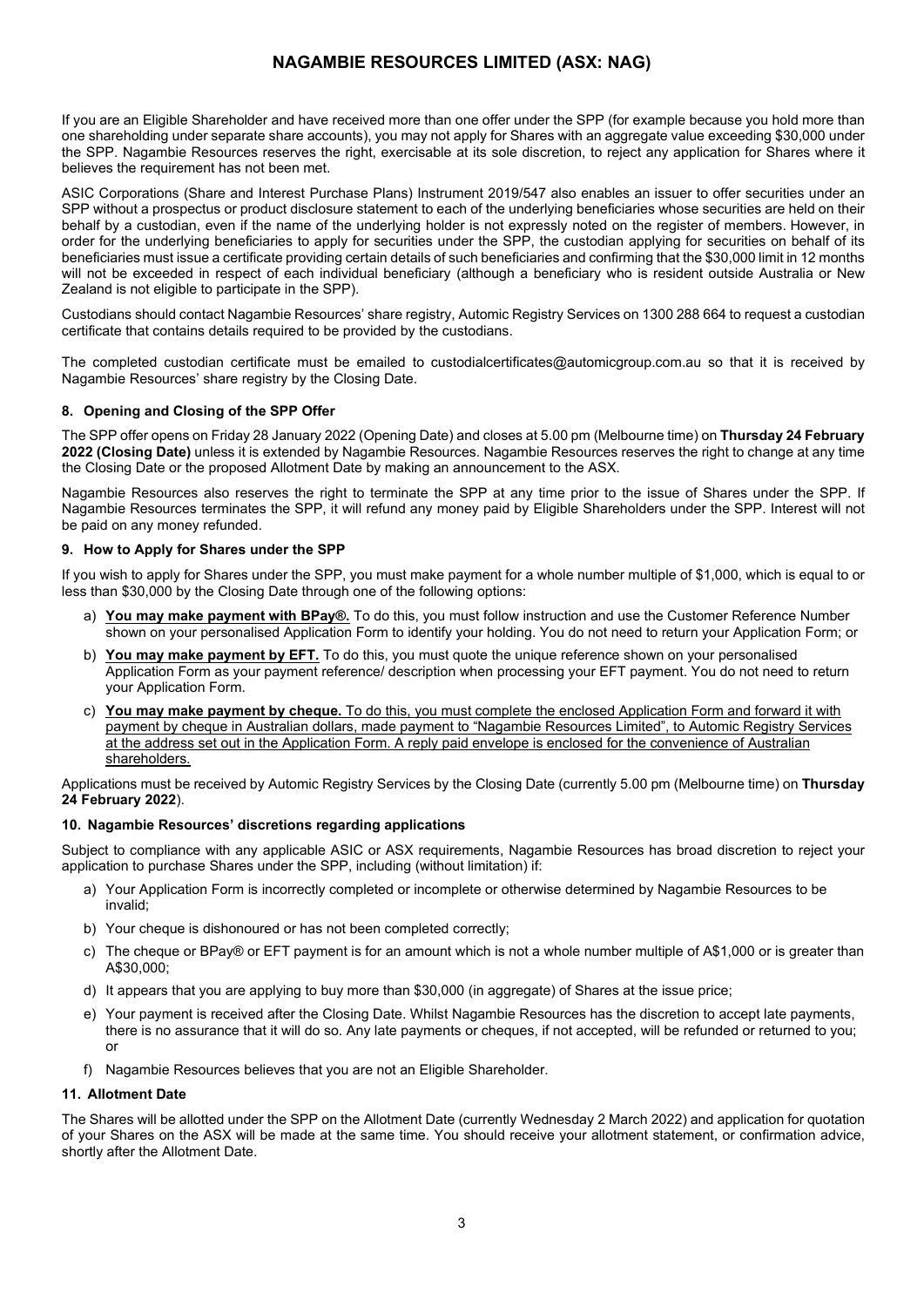## **NAGAMBIE RESOURCES LIMITED (ASX: NAG)**

#### **12. What rights attach to the Shares**

Shares issued under the SPP will rank equally with existing fully paid ordinary shares in Nagambie Resources and will carry the same voting rights, dividend rights and other entitlements as at the date of allotment.

#### **13. Dispute resolution**

Nagambie Resources may settle in any manner it thinks fit any disputes or anomalies which may arise in connection with or by reason of the operation of the SPP, whether generally or in relation to the applicant or application for Shares and the decision of Nagambie Resources will be conclusive and binding on all persons to whom the decision relates. Nagambie Resources reserves the right to waive compliance with any provision of the SPP Terms and Conditions, subject to compliance with the *Corporations Act 2001* (Cth) and the ASX Listing Rules.

#### **14. Further Information**

If you have any questions in relation to the Terms and Conditions of the SPP or how to make an application, you can contact Nagambie Resources' share registry, Automic Registry Services, on 1300 288 664 or Nagambie Resources on +61 3 5794 1750. Neither Automic Registry Services nor Nagambie Resources will provide financial, investment, legal or taxation advice.

#### **15. Independent financial or investment advice recommended**

Nagambie Resources is not providing investment advice or making any recommendation in respect of the SPP. Any decision to participate should be made after considering your own objectives, financial circumstances and needs and obtaining independent advice if necessary.

#### **16. Significance of applying for Shares under the SPP**

By making payment by BPay®, EFT or by completing an Application Form and forwarding payment by cheque:

- a) You certify that you are an Eligible Shareholder;
- b) You certify that you have not applied for more than \$30,000 of Shares under the SPP and any similar arrangement in the 12 months prior to your application, even though you may have received more than one offer under the SPP or received offers in more than one capacity under the SPP;
- c) You agree that your application is made on the Terms and Conditions of the SPP;
- d) You agree that you will not be able to withdraw or revoke your application or payment once you have submitted it;
- e) You authorise Nagambie Resources (and its officers or agents) to correct any error or omission in your Application Form and to complete the Application Form by the insertion of any missing details;
- f) You agree that Nagambie Resources may at any time determine that your Application Form is valid, in accordance with the Terms and Conditions, even if the Application Form is incomplete, contains errors or is otherwise defective;
- g) You accept the risk associated with any refund that may be sent to you by direct credit or cheque to your address shown on Nagambie Resources' Share Register;
- h) You are responsible for any dishonour fees or other costs that Nagambie Resources may incur in presenting a cheque for payment which is dishonoured;
- You acknowledge that neither Nagambie Resources nor Automic Registry Services has provided you with investment advice or financial product advice, and that neither has any obligation to provide this advice, concerning your decision to apply for and take up Shares;
- j) You agree that Nagambie Resources is not liable for any exercise of its discretions referred to in these Terms and Conditions;
- k) You irrevocably and unconditionally agree to the Terms and Conditions and agree not to do any act or thing which would be contrary to the spirit, intention or purpose of the SPP; and
- l) If you are a custodian and are applying on behalf of an eligible beneficiary on whose behalf you hold Shares, you acknowledge and agree that:
	- i. you are a custodian (as defined in ASIC Instrument 2019/547);
	- ii. you held Shares on behalf of the eligible beneficiary as at the Record Date who has instructed you to apply for new shares on their behalf under the SPP and the eligible beneficiary has been given a copy of this Offer Booklet;
	- iii. you are not applying for Shares on behalf of any eligible beneficiary with an application price of more than \$30,000 under the SPP in accordance with ASIC Instrument 2019/547; and
	- iv. the information in the custodian certificate submitted with your Application Form is true, correct and not misleading.